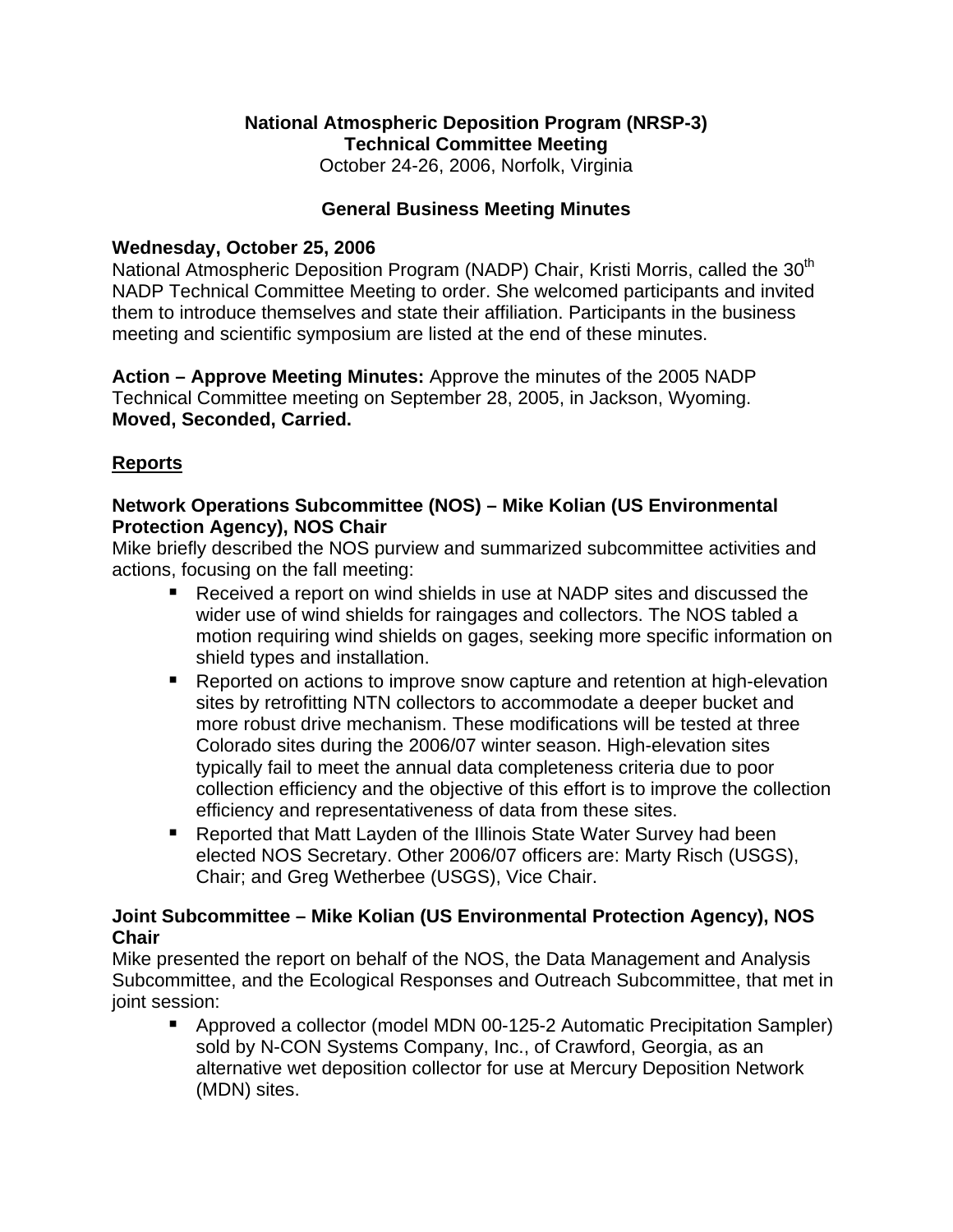■ Received a report from Central Analytical Laboratory (CAL) Director, Karen Harlin, who summarized the findings and initial CAL responses to the on-site review of CAL operations conducted in June 2006. The final report by the review team, accompanied by the CAL response, will be delivered later.

### **Data Management and Analysis Subcommittee (DMAS) – Chris Rogers (MACTEC, Inc.), DMAS Chair**

Chris reported on DMAS activities:

- Summarized DMAS discussions about the tasks and timelines for incorporating the approved electronic raingages into field site, laboratory, and Program Office operations.
- Reported on Program Office work to redesign the NADP web site, beginning with the home page. Plans are to roll out the newly designed site in spring 2007. Related to the redesign work, a new logo, featuring different colors and a simpler design, was proposed. The DMAS approved the color change, though the subcommittee seeks additional input and review of the logo design. To that end, new designs and ideas can be sent to Chris Rogers ([cmrogers@mactec.com\)](mailto:cmrogers@mactec.com), who will present the alternatives at the spring subcommittee meetings, where a final recommendation is expected.
- Reported on progress in finalizing and posting methyl mercury data on the NADP web site. Methyl mercury measurements are reported at sites where sponsors pay for these additional MDN Analytical Laboratory (HAL) measurements. At most sites where methyl mercury is measured, the HAL withdraws an aliquot from each of four successive one-week samples and combines the aliquots to report a four-week composite concentration. Validation of the methyl mercury data requires consideration of the validity of the original samples and the composite. DMAS discussed additional review that is needed at the HAL and Program Office in order to finalize these data.
- Recommended that the Quality Assurance Advisory Group address the issue of the effect of equipment changes on NADP data. Two electronic precipitation gages have been approved for use at NADP sites and the subcommittees, meeting jointly, have recommended approval of the N-CON collector for use in the MDN. The changes in bias and precision resulting from the new equipment need to be evaluated and the results communicated to data users, especially where changes are significant and can affect trends.
- Reported that Gerard van der Jagt of Frontier Geosciences, Inc., had been elected DMAS Secretary. The 2006/07 DMAS Chair is John Ingrum of the Illinois State Water Survey.

# **Ecological Responses and Outreach Subcommittee (EROS) – Pam Padgett (USDA- Forest Service, Riverside Fire Laboratory), EROS Chair**

Pam described the EROS charge to increase meeting participation (outreach) and reported on EROS activities:

■ Described the effort to develop a brochure, entitled *Welcome to NADP*, in order to provide newcomers with background information on the program and its committee structure. Thanked EROS members Maggie Kerchner and Kristi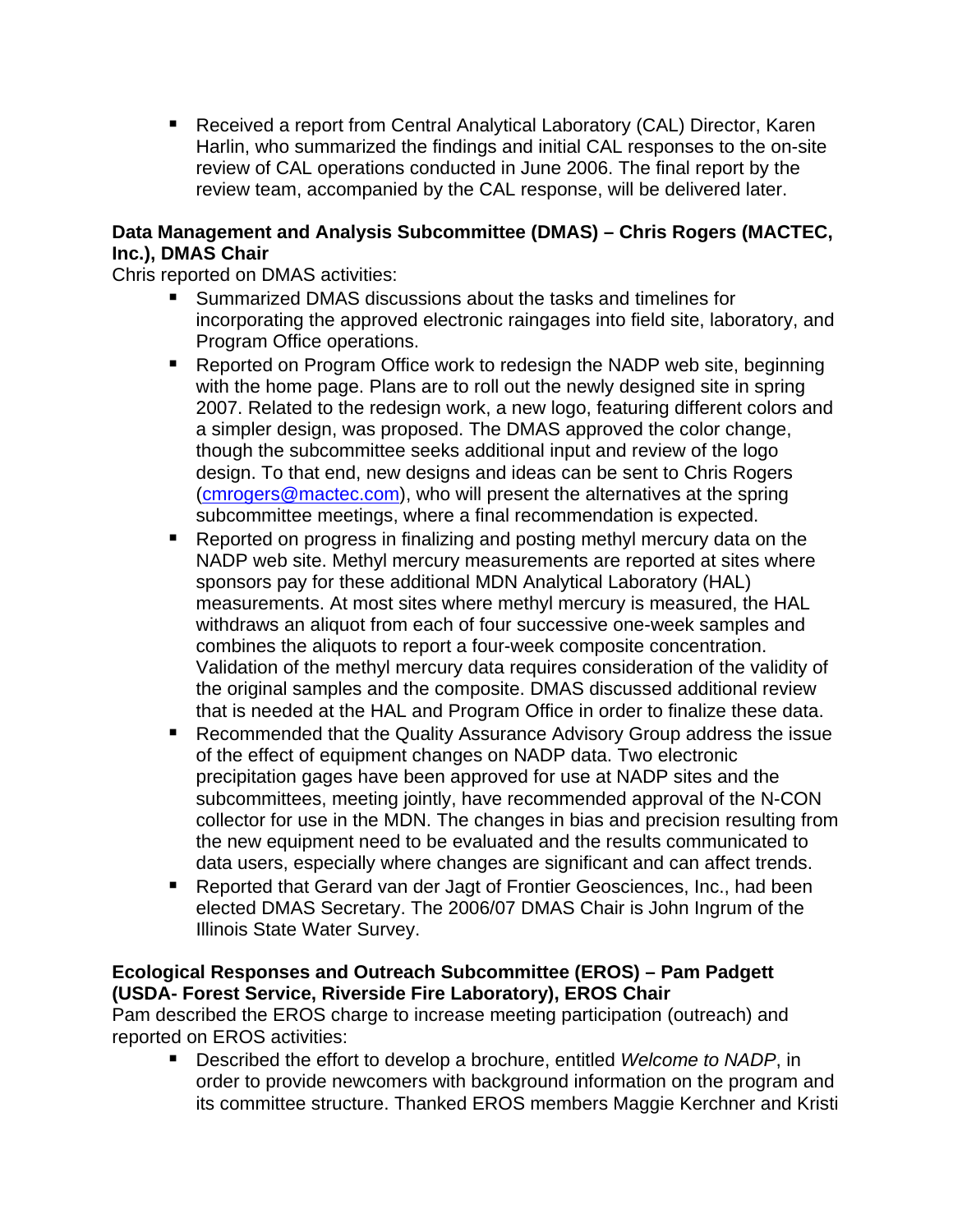Morris for leading the development of this new brochure, which was included with the annual meeting registration materials.

- Reported that EROS had met jointly with DMAS to learn about the NADP web site re-design (see DMAS report, above).
- Reported on discussions about NADP as a State Agricultural Experiment Station (SAES) National Research Support Project (NRSP) and ways to increase the involvement of SAES scientists who have signed on as NRSP-3 (NADP) participants.
- Discussed a network analysis plan that would address changes due to increasing network urbanization.
- Reported that EROS had met jointly with the Critical Loads ad hoc committee (see Executive Committee report, below).
- **Pam Padgett will remain the 2006/07 EROS Chair.**

# **Quality Assurance and Advisory Group (QAAG) – Greg Wetherbee (US Geological Survey), QAAG member**

Greg briefly reported on analytical laboratory reviews:

**Described plans for the upcoming review of HAL operations, including site** support, sample analysis, and data management. Review team members who have agreed to serve include: Greg Wetherbee, US Geological Survey and review team leader; Steve Brooks, NOAA; Sean Lawson, Vermont Monitoring Cooperative; and Andrew Heyes, Chesapeake Biological Laboratory. Ad hoc team members will include Bob Larson, NADP Data & Information Manager, and Chris Lehmann, NADP Quality Assurance Manager.

# **Executive Committee (EC) – Kristi Morris (National Park Service), NADP Chair**

Kristi summarized EC actions from its July and October 2006 meetings:

- Reported that the EC had accepted the NOS recommendation to approve the N-CON collector (see NOS report, above) for use in the MDN and directed the Program Office to send a letter informing prospective new and existing sites of this EC action; existing sites would be encouraged to collocate the N-CON and existing collectors for one year, so that collector performance and measurements could be compared and documented.
- Reported that the EC had accepted all subcommittee reports with the exception of the proposed new logo; although the new logo colors were accepted, the design will be subject to additional review and input from the NADP community.
- Reported that the EC had accepted the International Center for First-Year Undergraduate Chemistry Education (ICUC) at the University of Illinois as an institutional member of the NADP. The ICUC recently worked with the Program Office to complete a Spanish language translation of the brochure, *Nitrogen in the Nation's Rain*, which is available in hard-copy form at this meeting or on-line [\(http://nadp.sws.uiuc.edu/lib/brochures/nbrochespanol.pdf\)](http://nadp.sws.uiuc.edu/lib/brochures/nbrochespanol.pdf) Cathy Middlecamp, an ICUC member, will present some uses of NADP data in the college classroom during a later session at this meeting.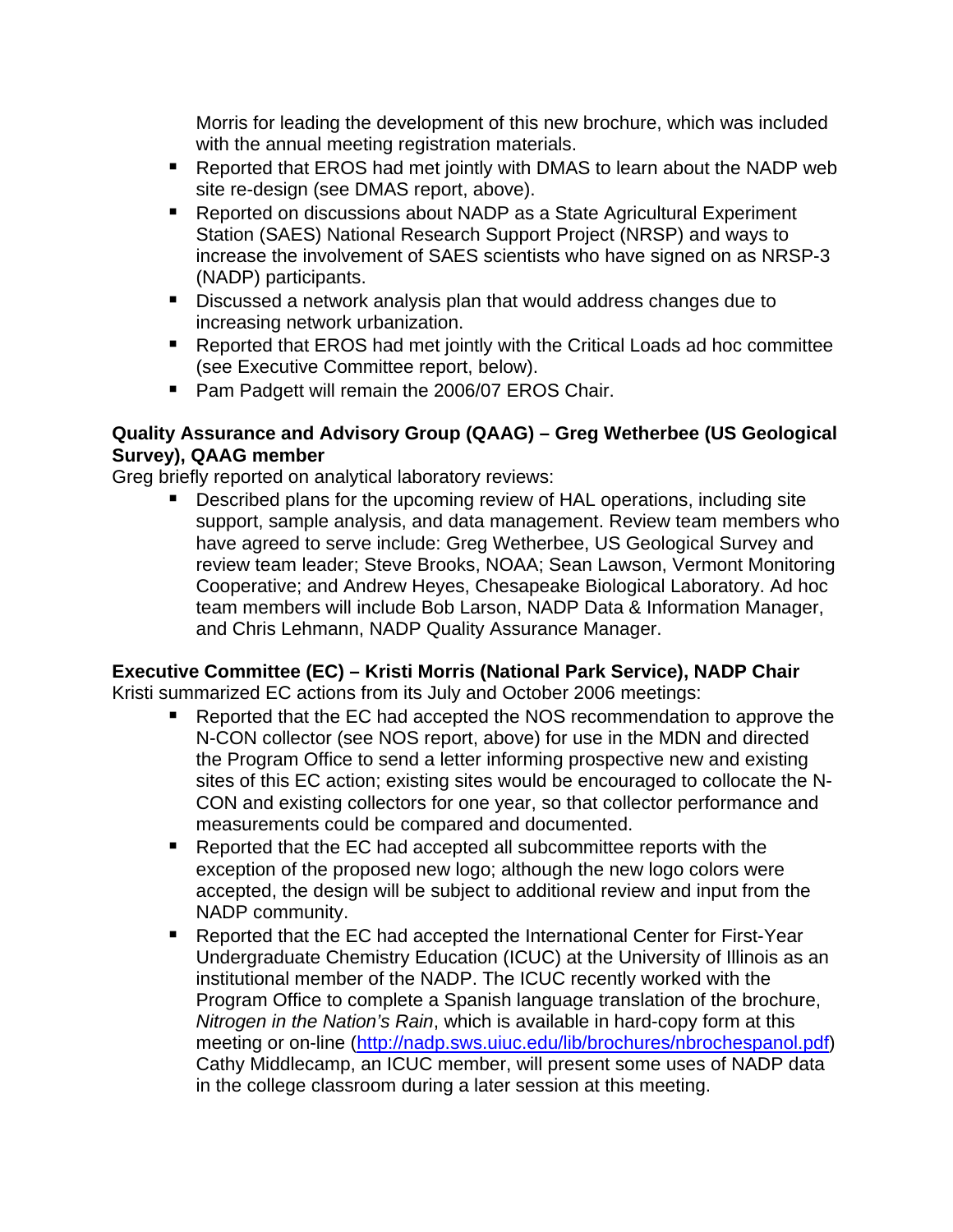- Reported on the creation of the Critical Loads AD hoc committee (CLAD), which will report to the NADP EC. Rick Haeuber, US Environmental Protection Agency, will serve as CLAD Chair. The CLAD will provide a venue for multi-agency discussions related to the science and potential policy implications of establishing critical loads for atmospheric deposition in the United States. The multi-agency NADP was viewed as an appropriate home for the CLAD, because of the involvement of NADP participants in critical loads issues and the existing infrastructure for facilitating meetings. A technical session addressing critical loads will occur at this meeting.
- Summarized the work of the advocates (Eric Prestbo, Frontier Geosciences, Inc., Marty Risch, US Geological Survey, David Schmeltz, US Environmental Protection Agency, and David Gay, NADP Program Office) of an initiative to expand the NADP measurement system to include airborne mercury species and meteorological variables as input for modeling mercury dry deposition. Several meetings have led to a set of guiding principles and best practices, as well as a draft proposal for a mercury dry deposition network. Eric Prestbo will present a more complete description of this effort during the session on mercury deposition later in this meeting.
- Reported briefly on the Agricultural Air Quality Workshop, which occurred in June in Potomac, Maryland. Ray Knighton, USDA-Cooperative State Research, Education, and Extension Service, was an organizer of this meeting, which featured presentations by NADP participants. The workshop proceedings are available on-line at [http://www.Esa.org/airworkshop.](http://www.esa.org/airworkshop)

**Action: Approve Report:** Approve Executive Committee report. **Moved, Seconded, Carried.**

### **New Business**

### **Proposal for Streamlining the NADP Committee Management Structure – Mark Nilles (US Geological Survey), Budget Advisory Committee Co-Chair**

Mark described a proposal to change the reporting structure and purview of the NADP Technical and Executive Committees. This proposal, which had been under review for more than a year by the Executive Committee, was prepared by Past NADP Chair, Cari Furiness (North Carolina State University), current NADP Chair, Kristi Morris (National Park Service), EROS Chair, Pam Padgett (USDA – Forest Service), and Budget Advisory Committee Co-Chair, Mark Nilles (US Geological Survey). Don Snyder, Western Regional SAES Advisor to NRSP-3, provided input and suggestions, as well. Mark presented a diagram of the current NADP organizational structure, depicting the committee and subcommittee reporting structure shown in the NADP *Quality Management Plan* (with the Ecological Responses and Outreach Subcommittee replacing the Environmental Effects Subcommittee). He described the reasons for developing and supporting a proposal to modify this structure by having Subcommittees, which are advisory, report only to the decision-making Executive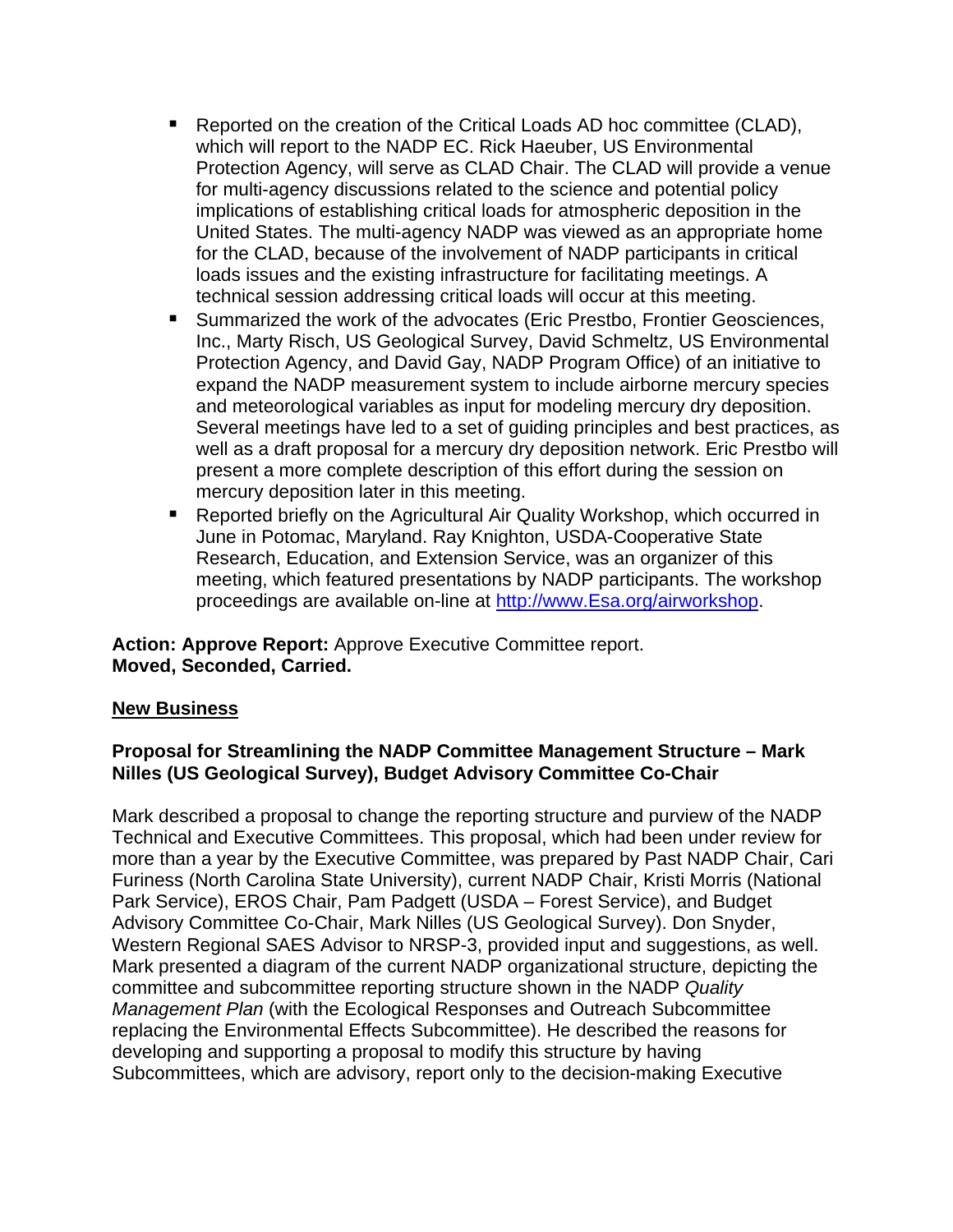Committee, rather than to both the Executive and Technical Committees. Changing the NADP committee structure:

- Reduces the number of committees and subcommittees where reports need to be presented or proposals need to be introduced, which will eliminate duplicative presentations, streamline the decision-making process, and possibly result in NADP being more responsive to change.
- **Ensures that decisions will be rendered by officers and subcommittee chairs** who are elected and are representative of and accountable to the NADP membership and stakeholders.
- Maintains a participatory role for interested individuals and organizations by allowing anyone who attends a subcommittee meeting to introduce and vote on motions.

Mark showed the proposed new NADP committee structure with the Technical Committee eliminated from reporting and decision-making roles. This eliminates the duality of having the Subcommittees also report to a decision-making Technical Committee. He suggested that the annual scientific meeting continue to have a session during which there would be a "state of the network" report, an introduction to subcommittee activities, and a report of new initiatives.

**Action – Change NADP Committee Structure:** Approve the proposal to change the NADP committee structure by having subcommittees report only to the Executive Committee and eliminating the Technical Committee in this reporting structure and as a decision-making body.

### **Moved. Seconded. Carried.**

Clarification: This action removes the Technical Committee from the NADP management structure; however, Technical Committee membership remains as described in Table 2-1 of the NADP *Quality Management Plan*.

Mark continued by presenting the list of eight elected voting members of the NADP Executive Committee. Voting members are the Program Chair, Vice-Chair, Secretary, Past Chair, Budget Advisory Committee Co-Chair, and Chairs of each of the three Subcommittees (NOS, DMAS, and EROS). He also mentioned that there are nonvoting, ex-officio members, including "administrative advisors," one representing each of the four State Agricultural Experiment Station (SAES) regions at NRSP-3 meetings. (NADP is SAES NRSP-3.) He described a proposal to add an NRSP representative as a voting Executive Committee member, raising to nine the number of voting members.

**Action – Change NADP Executive Committee Voting Members:** Approve the proposal to add an NRSP representative to the voting membership of the Executive Committee.

**Moved. Seconded. Discussion:** The NRSP representative would need to be elected or appointed and could not be one of the "administrative advisors" according to SAES rules. There would be eight voting members in addition to the Chair, who would vote when there is a tie vote among the other eight members.

**Accepted as Friendly Amendments. Motion Carried.**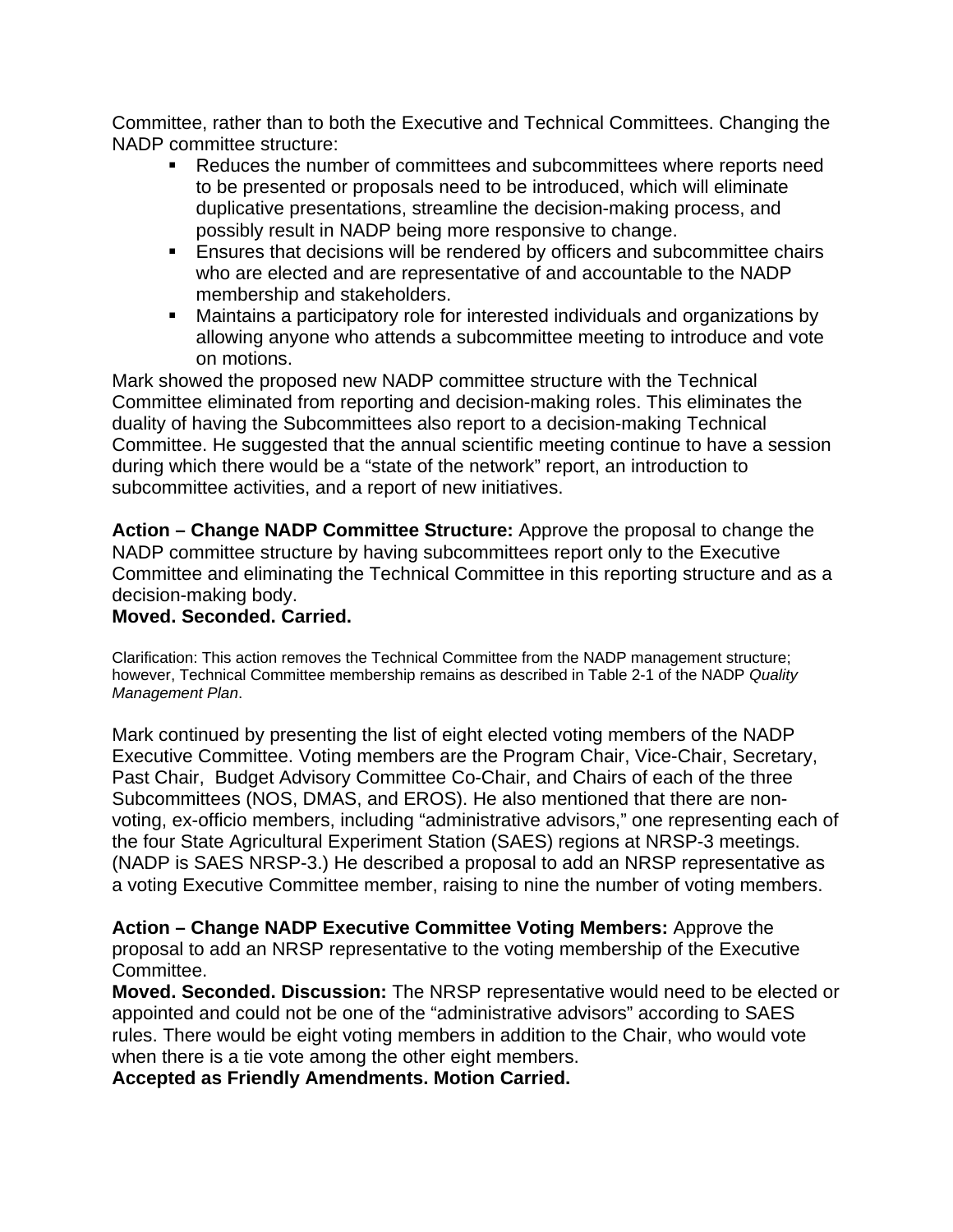# **Presentation of 2006 Site Operator Awards – Kristi Morris (National Park Service), NADP Chair**

Kristi Morris announced the 2006 Operator Awards.

#### **NTN Awards**

#### **5-Year Awards**

| <b>Site</b>      | <b>Name</b>              |
|------------------|--------------------------|
| AZ03             | Hernan Abreu             |
| CAN <sub>5</sub> | Serge D'Amour            |
| CT <sub>15</sub> | George Askew             |
| FL <sub>05</sub> | <b>Robert Quarles</b>    |
| GA09             | <b>Ronald Phernetton</b> |
| <b>NY22</b>      | Angela Benedict-Dunn     |
| SC <sub>07</sub> | Amy Dukes                |
| TX21             | <b>Edmond Johnson</b>    |

#### **10-Year Awards**

| <b>Site</b> | <b>Name</b>            |
|-------------|------------------------|
| CA99        | Katy Warner            |
| <b>KS32</b> | <b>Curt Sauer</b>      |
| KY35        | <b>Jeff Stamper</b>    |
| <b>NM12</b> | <b>Abbie Reaves</b>    |
| TX10        | <b>Terry Rossignol</b> |
| WA24        | <b>Robert Barry</b>    |
| <b>WI37</b> | Mark Sundeen           |

#### **15-Year Awards**

| <b>Site</b>      | <b>Name</b>         |
|------------------|---------------------|
| CO <sub>22</sub> | Mark Lindquist      |
| CO91             | <b>Todd Pitcher</b> |
| <b>IA08</b>      | Robert Zach         |
| <b>ND11</b>      | Gayle Cook          |
| <b>NY98</b>      | Douglas Wolfe       |
| OH49             | Mike Franko         |
| <b>PA29</b>      | Don Dorn            |
| <b>WI28</b>      | <b>Barry Benson</b> |
| <b>WI98</b>      | Karen Teed          |
|                  |                     |

#### **20-Year Awards**

| <b>Site</b>      | <b>Name</b>             |
|------------------|-------------------------|
| <b>KS07</b>      | Dan Mosier              |
| MI99             | David Toczydlowski      |
| <b>MS30</b>      | <b>Hilliard Griffin</b> |
| <b>NE99</b>      | Jim Goeke               |
| <b>TX03</b>      | Domingo Martinez        |
| VT <sub>01</sub> | Dan Taylor              |
| <b>WI09</b>      | Cathy McLain            |
| <b>WV18</b>      | John Pearce             |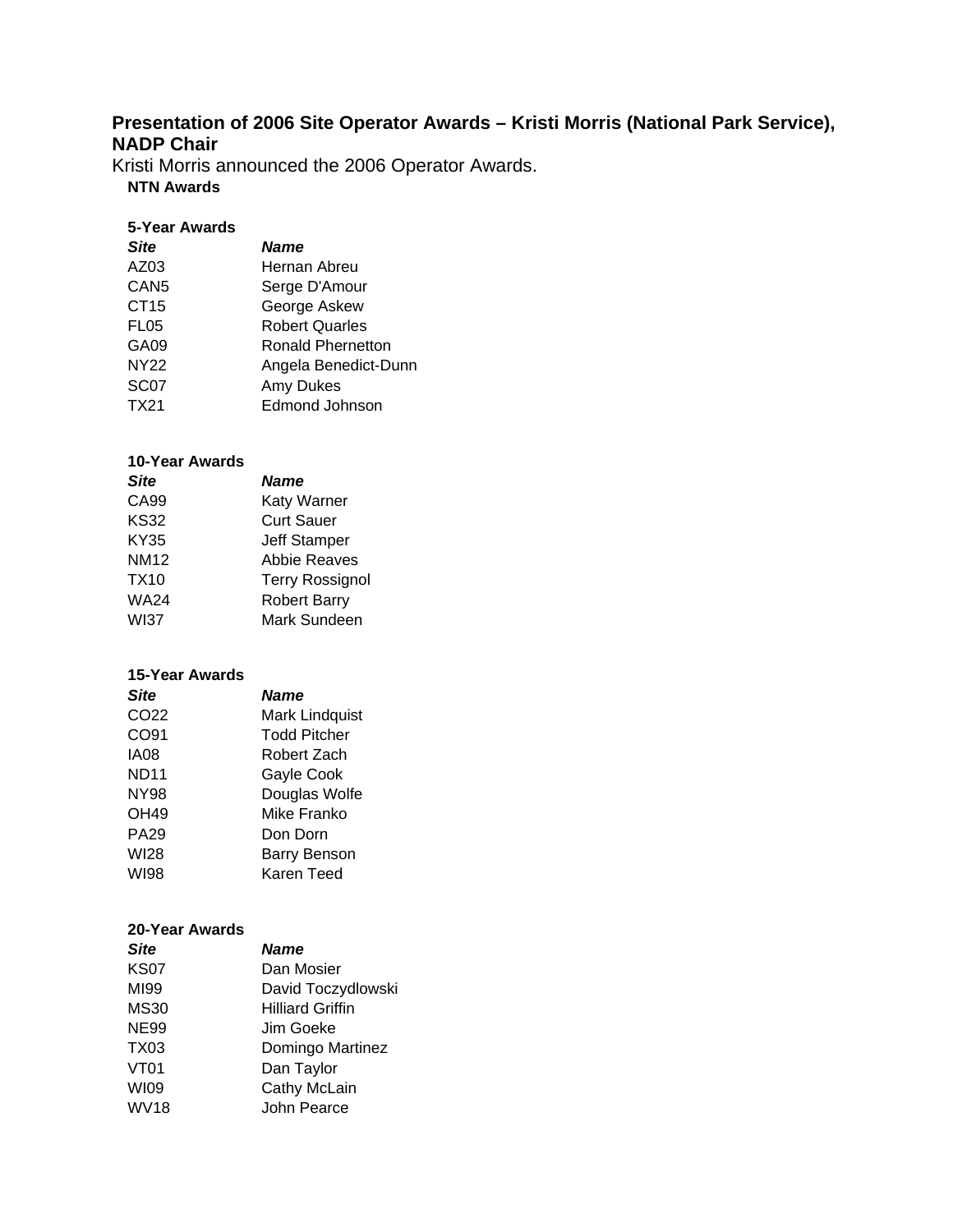#### **25-Year Awards**

| <b>Site</b> | <b>Name</b>         |
|-------------|---------------------|
| CA45        | Charles Vaughn      |
| MI09        | Robert Vande Kopple |

#### **MDN Awards 2006**

| 10-Year Awards |                         |
|----------------|-------------------------|
| <b>Site</b>    | <b>Name</b>             |
| MN18           | <b>Christine Barton</b> |
| MN23           | Mary McGuire            |
| <b>MN27</b>    | Lee Klossner            |
| WI08           | Ron Perala              |
| <b>WI09</b>    | Cathy McLain            |

### **Acknowledgment and Appreciation**

Richard Cline will retire from the USDA Forest Service and has served as the Forest Service representative to the NADP for more than 19 years. Dick received a round of applause in appreciation of his many years of service and commitment to the NADP.

#### **Nominating Committee**

The nominating committee (Cari Furiness – Past Chair, Mark Nilles – Budget Advisory Committee Co-Chair, and Pam Padgett – EROS Chair) brought forward Dr. Eric Prestbo, Frontier Geosciences, Inc., for 2006/07 NADP Secretary. Eric is a senior scientist whose research has focused on atmospheric mercury and trace metal chemistry. He is the science advisor for the MDN Analytical Laboratory at Frontier Geosciences, Inc., and has agreed to serve, if elected. Nominations were invited from the floor.

**Action: Nomination of 2006/07 NADP Secretary:** Nominated Eric Prestbo and nominations closed. **Moved, Seconded, Carried.**

### **2007 Spring Subcommittee Meetings – Marty Risch (US Geological Survey), 2006/07 NOS Chair.**

Marty announced that NOS, DMAS, and EROS meetings have been scheduled for 10- 12 April 2007, in Burlington, VT. A field trip to the Proctor Maple Research Center in Underhill, VT, is being planned for Tuesday, 10 April.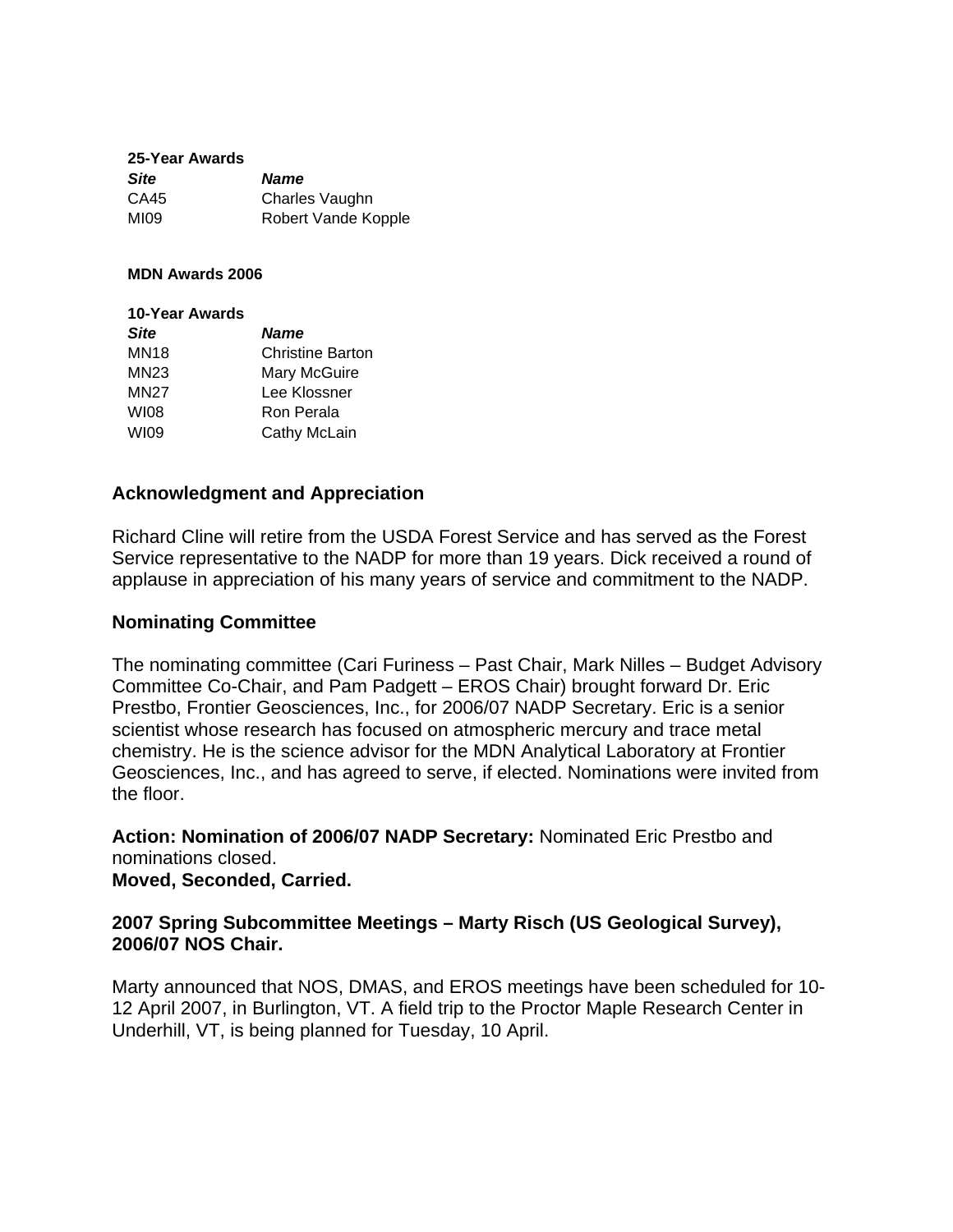### **2007 Annual Meeting and Scientific Symposium – Tom Butler (Cornell University), NADP Vice Chair**

Tom announced that the 2007 annual meeting will be held in Boulder, CO, beginning on Monday, 10 September, and ending on Thursday, 13 September. The theme is "Wet & Dry Deposition Measurements: Do We Have the Total Picture?" Emphasis will be placed on the need to measure pollutants, such as organic nitrogen in precipitation and ammonia in air, that are not measured routinely but are needed to complete our understanding of nitrogen deposition and cycling in the atmosphere. Other themerelated topics will be mercury dry deposition and local and near-source deposition. Session organizers and their areas of interest are: Eric Prestbo – mercury; Tamara Blett and Rick Haeuber - critical loads; Mark Williams – arctic and alpine research in the Rockies; Tom Butler – nitrogen; and un-named – ecosystem effects. A special session on greenhouse gases is being considered as well. Tom invited input on the meeting organization and content. A field trip is being planned for Thursday, 13 September; several locations, e.g., Niwot Saddle or Rocky Mountain National Park, are being considered.

**Meeting adjourned -- NADP Chair, Kristi Morris, gaveled the meeting to a close.**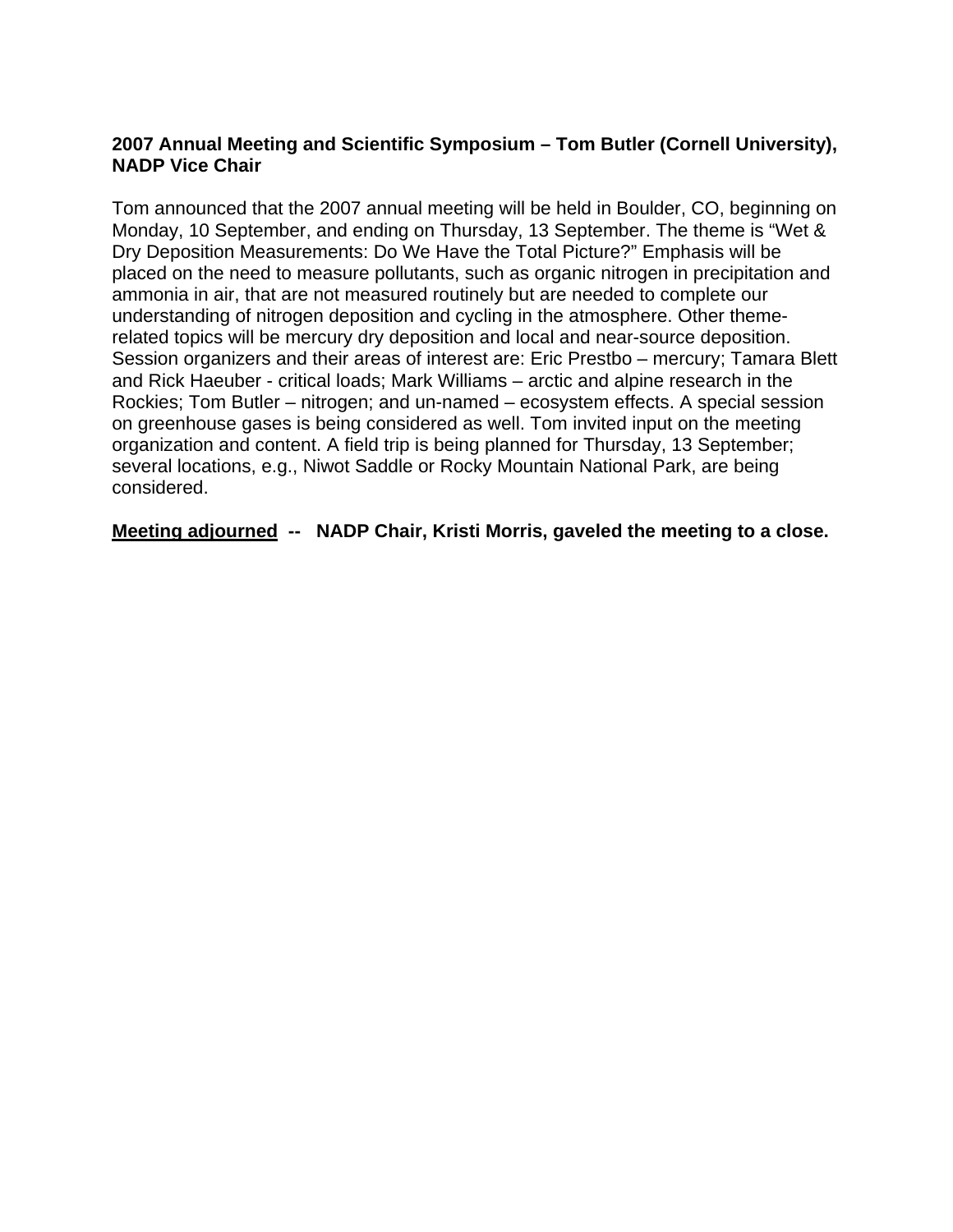# **NADP 2006 Annual Meeting and Scientific Symposium October 24-26, 2006, Norfolk, Virginia Participant List**

John M. Ackermann **Rochelle Araujo** 

Richard S. Artz<br>
NOAA - Air Resources Lab<br>
NOAA - Air Resources Lab<br>
Sean Backus Backus Canada NOAA - Air Resources Lab

Daniel Bain **Alex Barron** University of Pittsburgh Virginia DEQ

Jack Beach Mark Beaubien

William Beven<br>
ATS-Chester Engineers<br>
ATS-Chester Engineers

Tamara Blett<br>
National Park Service ATS-Chester Engineers

Van C. Bowersox Gene Brooks Illinois State Water Survey **Cumberland, VA** 

Bob Brunette<br>
Frontier Geosciences - HAL
D.S. Geologica

Thomas J. Butler Mark S. Castro

Kevin Cavender **Lia Chasar** 

Kevin Civerolo **Richard G. Cline** NYS Dept of Environmental Conservation USDA Forest Service

Erika Cohen **Deffrey L. Collett** 

Gary Conley **Mark Connolly** Mark Connolly

Jack Cosby John Dalziel

Robin Dennis **Doug Disney** U.S. EPA - NOAA-ASMD Frontier Geosciences

Tracy Dombek Kathy Douglas

John Drese Steve Drevik

Emily M. Elliott<br>
University of Pittsburgh/USGS<br>
U.S. Geological Survey University of Pittsburgh/USGS 1

U.S. EPA, Region 4 U.S. Environmental Protection Agency

N-Con Systems Co. Inc. The Systems Co. Inc. The Yankee Environmental Systems, Inc.

U.S. Geological Survey

Cornell University **Appalachian Laboratory** Appalachian Laboratory

U.S. EPA/AQAD/AAMG U.S. Geological Survey-FISC

USDA Forest Service **Colorado State University** 

Ohio University U.S. Fish and Wildlife Service

University of Virginia **Environment Canada** 

Illinois State Water Survey **Illinois State Water Survey** 

Dynamac Corp **Agilaire/Tekran**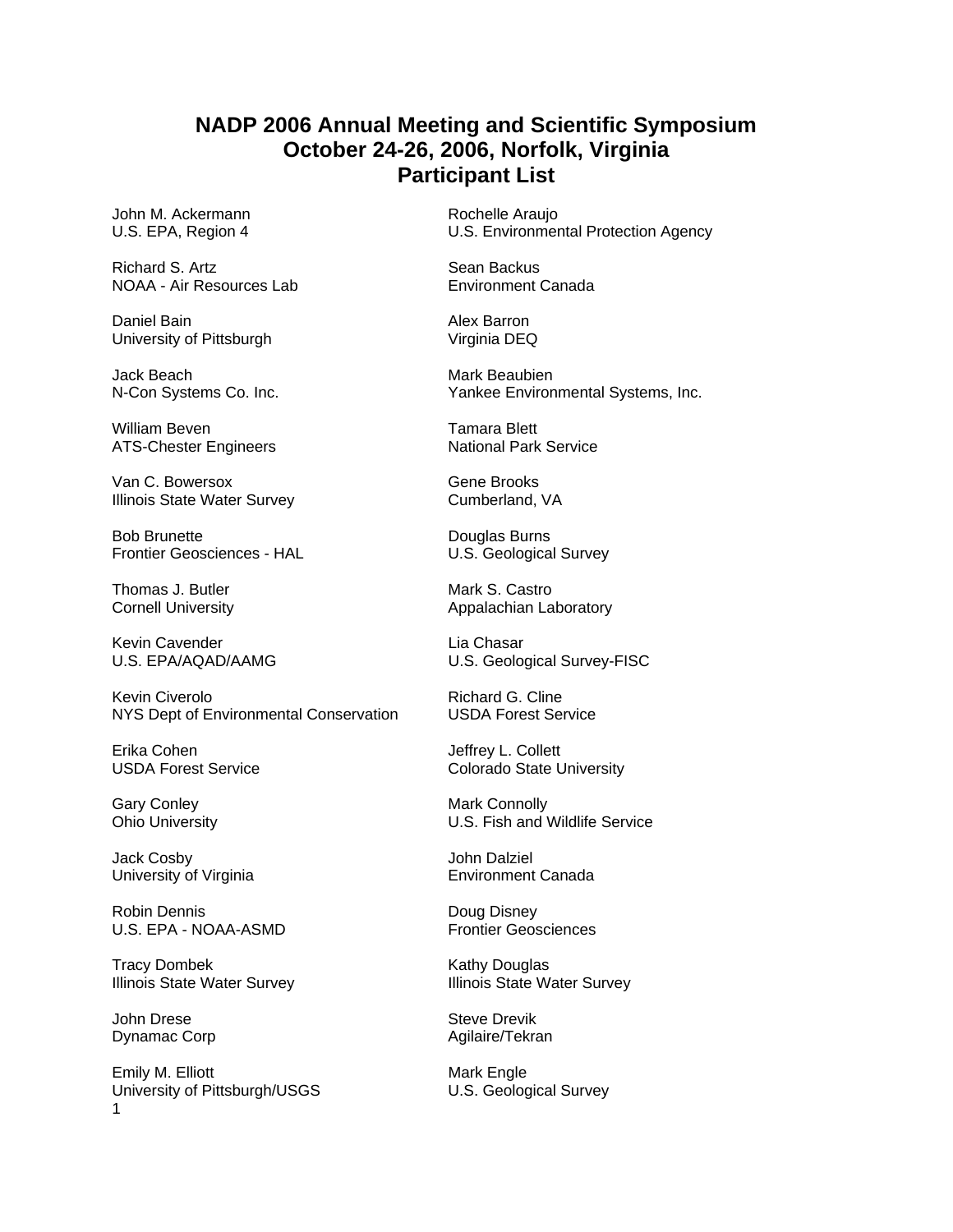Joan Fleser **Rey Forte** Rey Forte

Mark Garrison **David Gay** 

Cynthia Gilmour Courtney Gorin Smithsonian Environmental Research Center CSU-Atmospheric Science Department

Rich Grant **Richard Haeuber** Richard Haeuber

Karen Harlin **Eric Hebert** Illinois State Water Survey **EEMS** 

Andrew Heltibridle **Bruce Hicks** Maryland Department of the Environment ERT Inc,

Thomas Holsen **Dr. John Home** 

Bob Howarth **Kemp Howell** Bob Howarth

John Ingrum **Selma Isil** Illinois State Water Survey MACTEC, Inc. CASTNet

Gerard Van der Jagt Andrew Johnson Frontier Geosciences Maine DEP

Tom Jones **Jerry Keeler** ATS-Chester Engineers **Example 20** University of Michigan

Margaret Kerchner **Dr. Raymond E. Knighton** Atmospheric Research **Environment** 

Eladio Knipping Michael Kolian

David Krabbenhoft Gail Lacy

Dennis Lamb Matt Landis

Robert Larson Natalie Latysh

Gregory B. Lawrence Matt Layden<br>
U.S. Geological Survey Matt Layden<br>
Matt Layden

New York State DEC U.S. Environmental Protection Agency-CAMD

Joel Frisch Cari Sasser Furiness U.S. Geological Survey **North Carolina State University** 

ERM **Illinois State Water Survey** 

Purdue University U.S. Environmental Protection Agency

Clarkson University USDA Forest Service – NE

Cornell University **MACTEC** Engineering & Consulting, Inc

NOAA Office of Oceanic & USDA-CSREES-Natural Resources and

EPRI U.S. EPA Clean Air Markets Division

U.S. Geological Survey U.S. Environmental Protection Agency

Penn State University U.S. Environmental Protection Agency

Illinois State Water Survey **Example 20 State Water Survey** U.S. Geological Survey/BQS

Illinois State Water Survey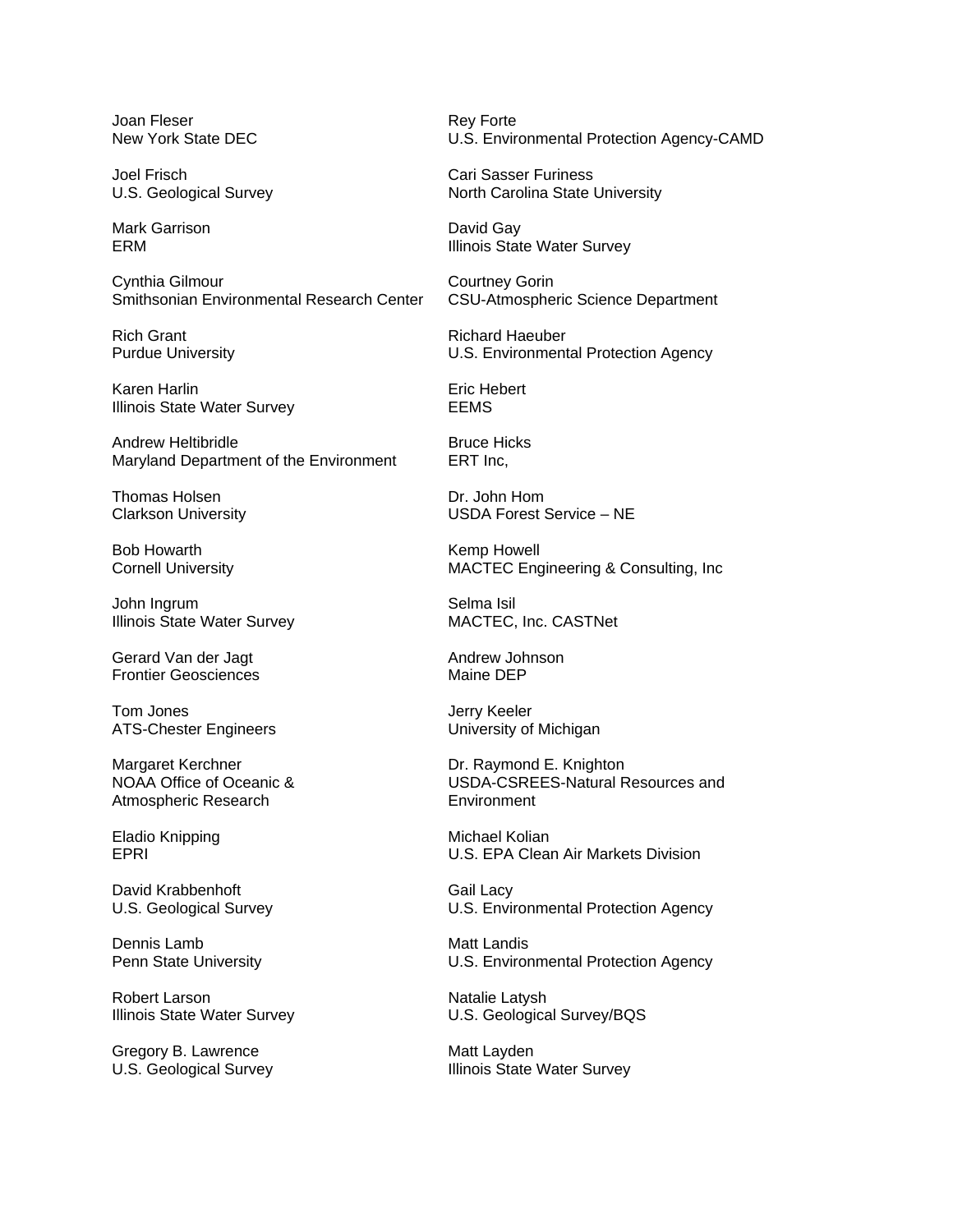Gary Lear Christopher Lehmann U.S. Environmental Protection Agency Illinois State Water Survey

Susan Lingenfelser Lewis Linker

Chris Loughner **Grades** Chris Loughner **James A. Lynch** University of Maryland **Penn State University** 

Patrick Bart Malone Mark Mesarch

Cathy Middlecamp **Example 20** Eric K. Miller

Chris Moore **Kristi Morris** Kristi Morris University of Virginia National Park Service

Alfred Moyle **Edward Nantamu** 

Mark Nilles **Conniesue** Oldham

Dr. Pamela Padgett Dr. Hans Paerl

Linda Pardo **Roland Pesch** USDA Forest Service Vechta University

**Curt Pollman** Dr. Noreen Poor

Ellen Porter Norm Possiel

Brittany Potter Sandra A. Preaux

Eric M. Prestbo John D. Ray

William Reay **Cathy Richardson** 

Martin Risch Chul-Un Ro

Wayne Robarge **Bruce Rodger**<br>
North Carolina State University **Bruce Rodger**<br>
WI Departmen

Christopher M. Rogers Vicki Sandiford MACTEC, Inc. 6. The MACTEC of the MACTEC of the MACTEC of the MACTEC of the MACTEC of the MACTEC of the MACTEC of the MACTEC of the MACTEC of the MACTEC of the MACTEC of the MACTEC of the MACTEC of the MACTEC of the MACTEC

Leonard Levin **Timothy E. Lewis** EPRI U.S. Environmental Protection Agency

U.S. Fish and Wildlife Service U.S. EPA Chesapeake Bay Program Office

New York State – DEC University of Nebraska – Lincoln

University of Wisconsin-Madison **Ecosystems Research Group, Ltd.** 

Penn State University **Fairfax County Health Department** 

U.S. Geological Survey **U.S. Environmental Protection Agency** 

USDA Forest Service **University of North Carolina at Chapel Hill** 

Frontier Geosciences University of South Florida

National Park Service (AIR) U.S. Environmental Protection Agency

Millersville University **Nillersville** University of Maryland

Frontier Geosciences **National Park Service-ARD** 

Virginia Institute of Marine Science Maine Department of Environmental Protection

U.S. Geological Survey **Meteorological Service of Canada** 

WI Department of Natural Resources